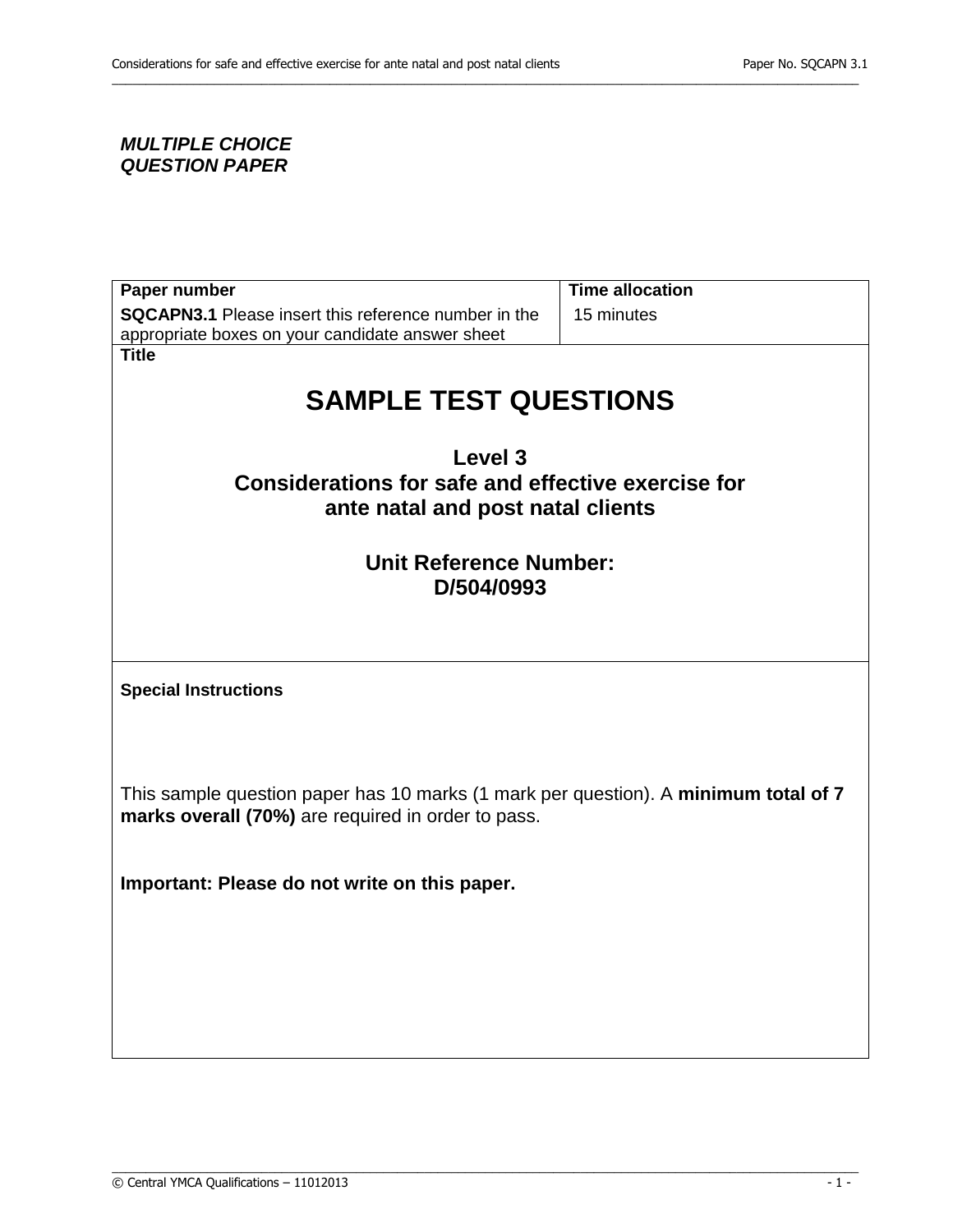# Q1

# **The 29th week of pregnancy would be classed as which stage of pregnancy? (1 mark)**

\_\_\_\_\_\_\_\_\_\_\_\_\_\_\_\_\_\_\_\_\_\_\_\_\_\_\_\_\_\_\_\_\_\_\_\_\_\_\_\_\_\_\_\_\_\_\_\_\_\_\_\_\_\_\_\_\_\_\_\_\_\_\_\_\_\_\_\_\_\_\_\_\_\_\_\_\_\_\_\_\_\_\_\_\_\_\_\_\_\_\_\_\_\_\_\_\_\_\_\_\_\_\_\_\_\_\_\_\_\_

- a) First trimester
- b) Second trimester
- c) Third trimester
- d) Childbirth

## $Q<sub>2</sub>$

## **Which of the following is an effect of pregnancy on the skeletal system? (1 mark)**

- a) Increased ligament strength
- b) Reduced flexibility
- c) Increased bone density
- d) Reduced joint stability

## $O<sub>3</sub>$

## **Clients who exercise during the third trimester of pregnancy will benefit from stretching to (1 mark)**

- a) increase flexibility
- b) aid relaxation
- c) increase strength
- d) aid motor skills

## $Q<sub>4</sub>$

## **Which of the following types of exercise could best be used to prevent stress incontinence for ante natal clients? (1 mark)**

- a) Pelvic floor exercises
- b) Abdominal exercises
- c) Light cardiovascular exercise
- d) Water-based exercises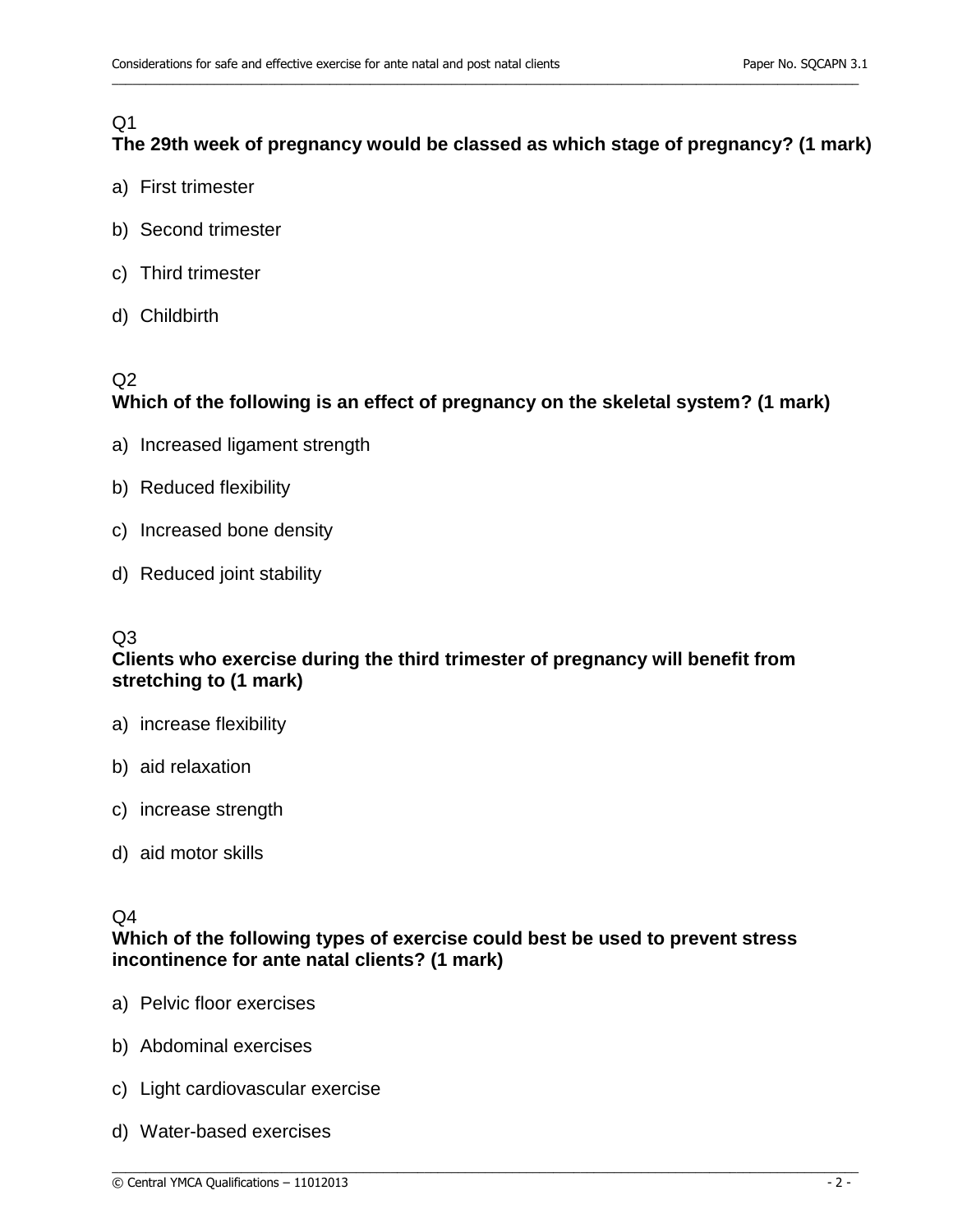### Q5 **Post-natal barriers to physical activity include (1 mark)**

- a) increased motivation, lack of child care, lack of time
- b) post natal depression, low energy and increased self-esteem
- c) lack of time, post natal depression and low energy
- d) low energy, increased self-esteem and lack of child care

#### Q6

## **The most likely effect of encouraging activities of daily living (ADLs) for post natal clients is (1 mark)**

\_\_\_\_\_\_\_\_\_\_\_\_\_\_\_\_\_\_\_\_\_\_\_\_\_\_\_\_\_\_\_\_\_\_\_\_\_\_\_\_\_\_\_\_\_\_\_\_\_\_\_\_\_\_\_\_\_\_\_\_\_\_\_\_\_\_\_\_\_\_\_\_\_\_\_\_\_\_\_\_\_\_\_\_\_\_\_\_\_\_\_\_\_\_\_\_\_\_\_\_\_\_\_\_\_\_\_\_\_\_

- a) decreased physical activity levels
- b) increased physical activity levels
- c) decreased fitness levels
- d) increased fitness levels

#### Q7

## **Which of the following is a relative contraindication to exercise for the ante natal client? (1 mark)**

- a) Ruptured membranes
- b) Incompetent cervix
- c) Severe anaemia
- d) Persistent second or third trimester bleeding